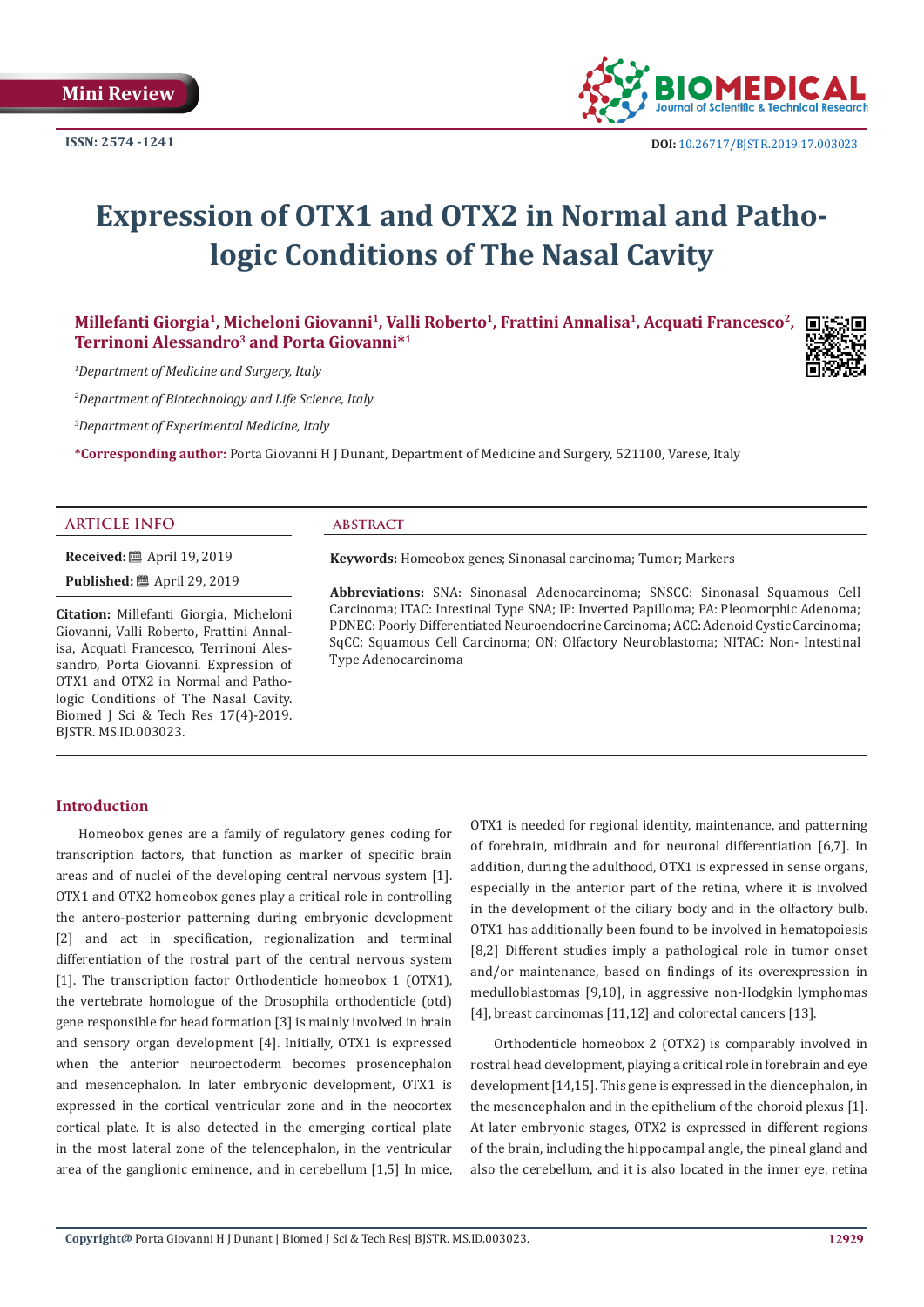and olfactory system [3,15,16], in both vomero-nasal organ and the major olfactory epithelium [17]. OTX2 mutations lead to severe ocular defects (anophthalmia, microphthalmia, optic nerve or optic chiasm hypoplasia and retinal dystrophies) even associated with brain malformations such as the otocephaly-dysgnathia complex [18] or pituitary abnormalities [19]. In cancer, OTX2 has been found to be highly expressed in medulloblastomas [10,15,20]. It was demonstrated by array comparative genomic hybridization (aCGH) that the olfactory neuroblastoma carry altered karyotype with high levels of aneuploidy [21]. Moreover, it was proved that OTX2 and Crx genes are expressed in retinoblastoma tumors as markers of differentiation in these tumors [22,23].

Despite the involvement of both OTX genes in the development of the olfactory system very few studies showed a localization of OTX1 and/or OTX2 expression in human nasal mucosa, paranasal sinuses and nasopharynx neither in physiological nor in tumoral conditions. Sinonasal carcinomas are infrequent neoplasms, that count less than 3% of tumors arising from head and neck area. Diagnosis and treatment are difficult because of their low incidence, histological diversity, non-specific symptoms, location and staging [24]. The disease occurs in approximately 1/100000 inhabitants per year and the mean age of appearance is between 60 and 70 years. Despite progresses in surgical techniques and radiotherapy, the management of the disease is difficult and complex, leading to high morbidity and mortality.

In recent years, with the advancement of molecular diagnostic methods, the attention has been focused on developing individualized target therapies for treating these different types of cancer. The most frequent alterations associated to head and neck tumors are mutations in TP53, EGFR, HER2, KRAS, BRAF and WNT. TP53 is often mutated (18-77%) in the initial stage of head and neck tumors, highly in sinonasal adenocarcinomas (SNAs) and sinonasal squamous cell carcinomas (SNSCCs), and it has been associated with increased chemoresistance both in SNSCCs and intestinal type SNA (ITAC) [25,24]. EGFR and HER2 play a key role in the pathogenesis of SNSCCs and the overexpression of these genes is associated with poor prognosis and greater relapse rates. Moreover, EGFR has been showed to be upregulated in ITAC, in 33% of the cases [26]. The activation status of KRAS and BRAF is important because it determines resistance to therapies against EGFR; fortunately, mutations in KRAS or BRAF in SNC are minimal, so we can suppose that these genes play a limited role in the oncogenesis of head and neck tumors [24]. Some authors detected the expression of WNT in patients affected by ITAC [27].

It has been demonstrated that OTX1 and OTX2 genes are highly expressed in sinonasal mucosa, both in the ciliated pseudostratified respiratory-type epithelium and in the submucosal glandular cells [28]. Moreover, OTX2 has been shown to selectively drive the expression of the TAp63 isoform and to have no effect on the transcription of ∆Np63. The activation of TAp63 can directly induce the Notch patway [29]. The high expression of the ∆Np63 isoform has been correlated with a poor prognosis in HNSCC type of cancer [30]. This action is generally known to be counteracted by TAp63, acting as a dominant negative repressor of ∆Np63. Nasal polyps share biological pathways with neoplastic forms; in fact, various studies showed that patients with nasal polyps have a higher risk to relapse after endonasal surgery [31], but a lower risk of metastatization. The expression of OTX2 in nasal polyps, leading to TAp63 activation, could explain their low grade of transformation and metastatization.

Pirrone C et al. showed an upregulation of OTX mRNA levels in different epithelial and neuroectodermal neoplasms, including inverted papilloma (IP), pleomorphic adenoma (PA), poorly differentiated neuroendocrine carcinoma (PDNEC), adenoid cystic carcinoma (ACC), squamous cell carcinoma (SqCC), olfactory neuroblastoma (ON) and in non-intestinal type adenocarcinoma (NITAC). In particular, OTX1 seems to be more expressed in SqCC and NITAC; by contrast, OTX2 was more frequently upregulated in neuroendocrine neoplasms and ON. Finally, both OTX1 and OTX2 have been demonstrated to be co-expressed in ACC and PA [32]. Thus, OTX genes may be involved in both maintenance and patterning of sinonasal mucosa and in tumor differentiation and development.

# **Conclusion**

The increasing knowledge about the molecular pathways that underlies their carcinogenesis may help to identify prognostic and chemoradiotherapy response predictive marker, to optimize existing treatments. Taken together the upregulation of OTX1 and/ or OTX2 in neoplastic tissue, compared to normal mucosa, suggest that the activation of OTX factors is involved in the pathogenesis of different types of sinonasal carcinomas and potentially represent therapeutic targets, in parallel with the most common molecular biomarker.

# **References**

- 1. Larsen KB, Lutterodt MC, Møllgård K, Mø[ller M \(2010\) Expression of the](https://www.ncbi.nlm.nih.gov/pubmed/20354145) [Homeobox Genes OTX2 and OTX1 in the Early Developing Human Brain.](https://www.ncbi.nlm.nih.gov/pubmed/20354145) [J Histochem Cytochem 58\(7\): 669-678.](https://www.ncbi.nlm.nih.gov/pubmed/20354145)
- 2. [Cillo C, Faiella A, Cantile M, Boncinelli E \(1999\) Homeobox genes and](https://www.ncbi.nlm.nih.gov/pubmed/10094807) [cancer. Exp Cell Res 248: 1-9.](https://www.ncbi.nlm.nih.gov/pubmed/10094807)
- 3. [Boncinelli E, Simeone A, Acampora D, Gulisano M \(1993\) Homeobox](https://www.ncbi.nlm.nih.gov/pubmed/8099265) [genes in the developing central nervous system. Ann Genet 36\(1\): 30-37.](https://www.ncbi.nlm.nih.gov/pubmed/8099265)
- 4. [Omodei D, Acampora D, Russo F, Rosaria De Filippi, Valeria Severino](https://www.ncbi.nlm.nih.gov/pmc/articles/PMC2789631/) [\(2009\) Expression of the brain transcription factor OTX1 occurs in a](https://www.ncbi.nlm.nih.gov/pmc/articles/PMC2789631/) [subset of normal germinal-center B cells and in aggressive Non-Hodgkin](https://www.ncbi.nlm.nih.gov/pmc/articles/PMC2789631/) [lymphoma. American J Pathol 175\(6\): 2609-2617.](https://www.ncbi.nlm.nih.gov/pmc/articles/PMC2789631/)
- 5. [Larsen KB, Lutterodt MC, Rath MF, M](https://www.ncbi.nlm.nih.gov/pubmed/19414065)øller M (2009) Expression of the [homeobox genes PAX6, OTX2, and OTX1 in the early human fetal retina.](https://www.ncbi.nlm.nih.gov/pubmed/19414065) [Int J Dev Neurosci 27\(5\): 485-492.](https://www.ncbi.nlm.nih.gov/pubmed/19414065)
- 6. [Acampora D, Barone P, Simeone A \(1999\) Otx genes in corticogenesis](https://www.ncbi.nlm.nih.gov/pubmed/10498271) [and brain development. Cereb Cortex 9\(6\): 533-542.](https://www.ncbi.nlm.nih.gov/pubmed/10498271)
- 7. [Peulles E, Acampora D, Lacroix E \(2003\) Otx-dose dependent integrated](https://www.ncbi.nlm.nih.gov/pubmed/12652306) [control of antero-posterior and dorso-ventral patterning of midbrain.](https://www.ncbi.nlm.nih.gov/pubmed/12652306) [Nat Neurosci 6\(5\): 453-460.](https://www.ncbi.nlm.nih.gov/pubmed/12652306)